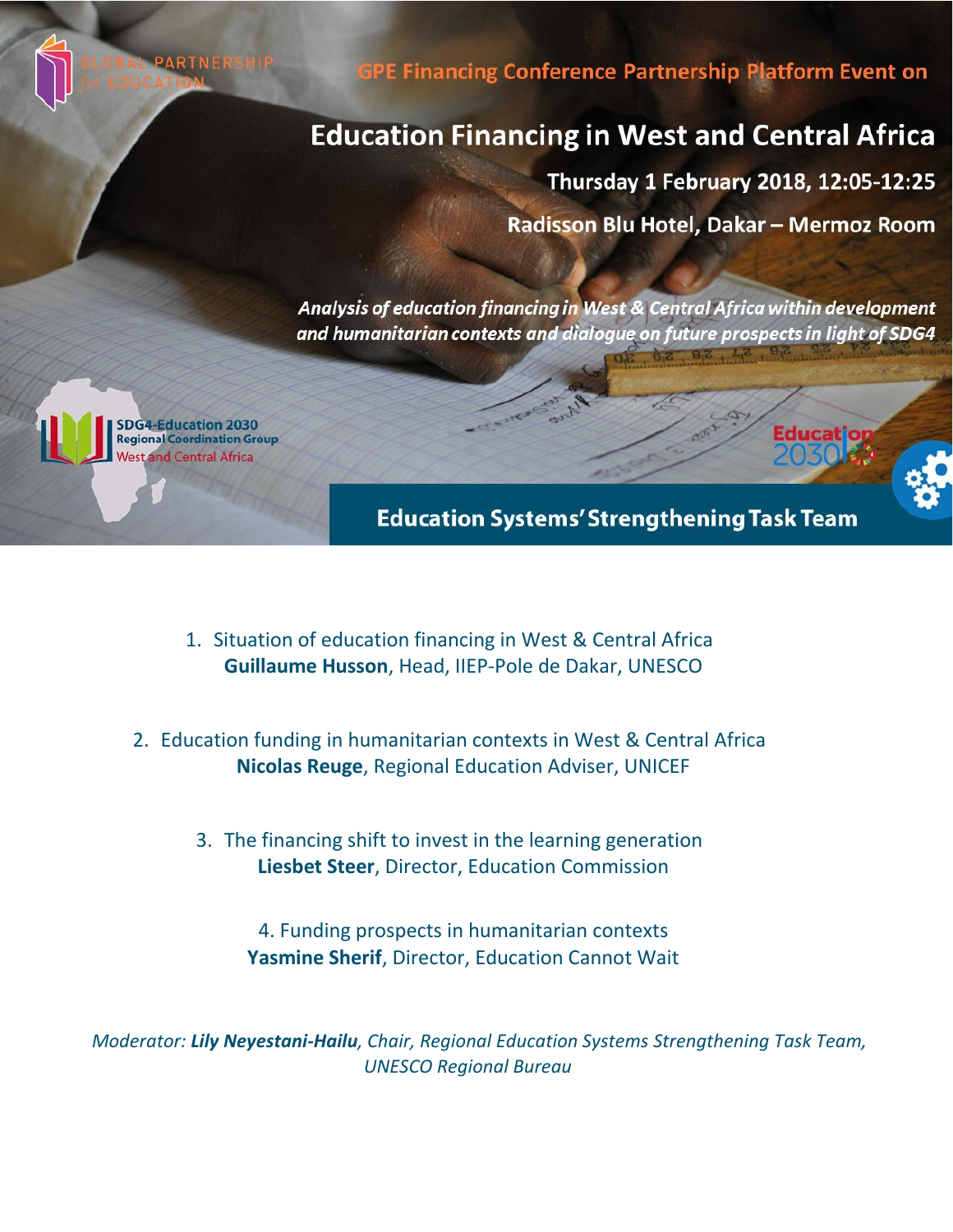# **Key messages of the session**

## 1. Education Financing in West & Central Africa (WCA)

### **Challenges**

There is a lack of financial resources to meet the SDG4 targets despite the fact that:

- $\triangleright$  There is significant economic growth in the WCA sub-region
- $\triangleright$  There is an increase in domestic resources on average in WCA
- $\triangleright$  There is an increase in domestic resources allocated to the education sector on average in WCA
	- o Whereas States are making important budgetary efforts towards education and face challenges for allocating a larger share of public expenditure for education, there are still important funding gaps and as a result households are contributing to a great extent
	- o External aid is present in these countries but does not meet expectations

### What is the way forward?

- $\triangleright$  Improve the effectiveness and efficiency of current public expenditure on education, in using better the resources of education (example with teachers, manuals, etc.
- $\triangleright$  Improve the equity in the appropriation of public resources to benefit of the poorer because this is a barrier to the enrolment of the poor and to goal a universal basic education.
- Develop financing innovation (example with the Public Private Partnership in TVET and Higher education)
- $\triangleright$  Improve the external financing and support the capacity of countries to disburse funds and improve the expenditure commitment process between ministries of education and finance ministries

### 2. Funding Education in Humanitarian Contexts – West & Central Africa

### Importance of education in humanitarian contexts

- $\triangleright$  All children have the right to education, even in emergencies
- $\triangleright$  Education is lifesaving, restores a sense of normality and security for children, and provides a key entry point for other sectors providing humanitarian responses (protection, health, nutrition)

## West & Central Africa, the most challenged region in terms of funding education in humanitarian contexts

- $\triangleright$  Education is not prioritized in humanitarian appeals, in WCA in particular
- $\triangleright$  Education is the most underfunded sector in humanitarian response and WCA presents the worst situation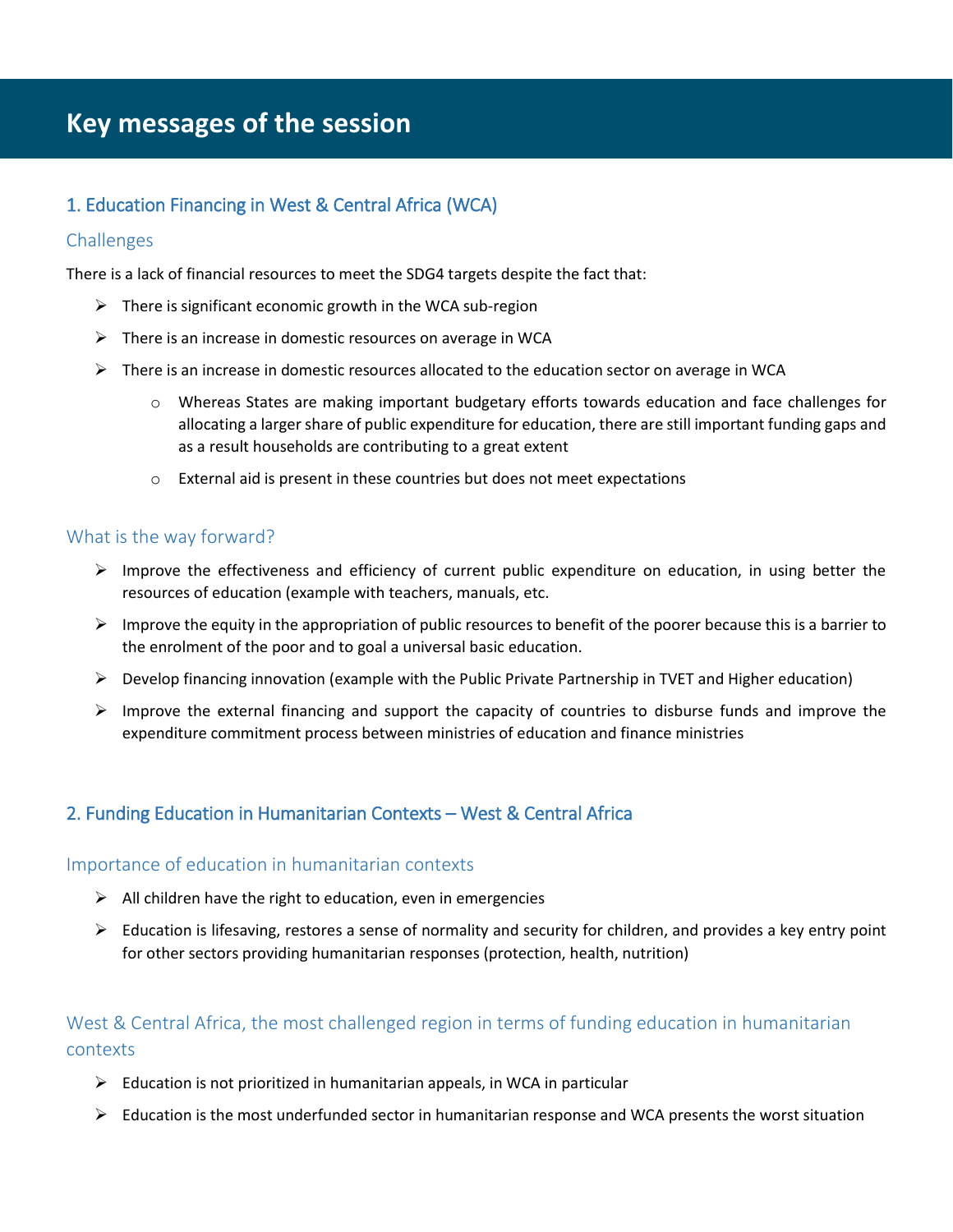## 3. The financing shift to invest in the learning generation

### The way forward: Recommendation's from the Education Commission report

- $\triangleright$  Mobilize more domestic resources for education
- $\triangleright$  Increase the international financing of education and improve its effectiveness
- $\triangleright$  Establish a Multilateral Development Bank (MDB) investment mechanism for education

### Financing as one of the 4 key transformations for better investment in education

- $\triangleright$  Education will require more and better investment
- $\triangleright$  Primary responsibility of national governments
- $\triangleright$  Supported by international partners....

## 4. Funding prospects for Education in humanitarian settings in the region

- $\triangleright$  Volumes of education financing in humanitarian situations have been increasing but are still way below needs (by more than a factor 10 if the ODI estimate of a \$8 billion financing gap for education in emergencies is used).
- Education Cannot Wait was created to respond to this gap. The targets are: \$153 million raised in 2017, \$386 million this year, and up to \$1.5 billion globally in 2021, to be invested in country support.
- $\triangleright$  Education Cannot Wait does not only bring funding (directly or as a result of advocacy), but also a different way of doing education in emergencies, with increased coordination, joint programming and better accountability.
- $\triangleright$  WCAR is one of the regions where Education Cannot Wait will be most involved, with an expected 7 protracted crises to be prioritized in the region, out of 25 globally, not counting short term funding that may be provided in case other countries are hit by an unexpected, rapid-onset crisis.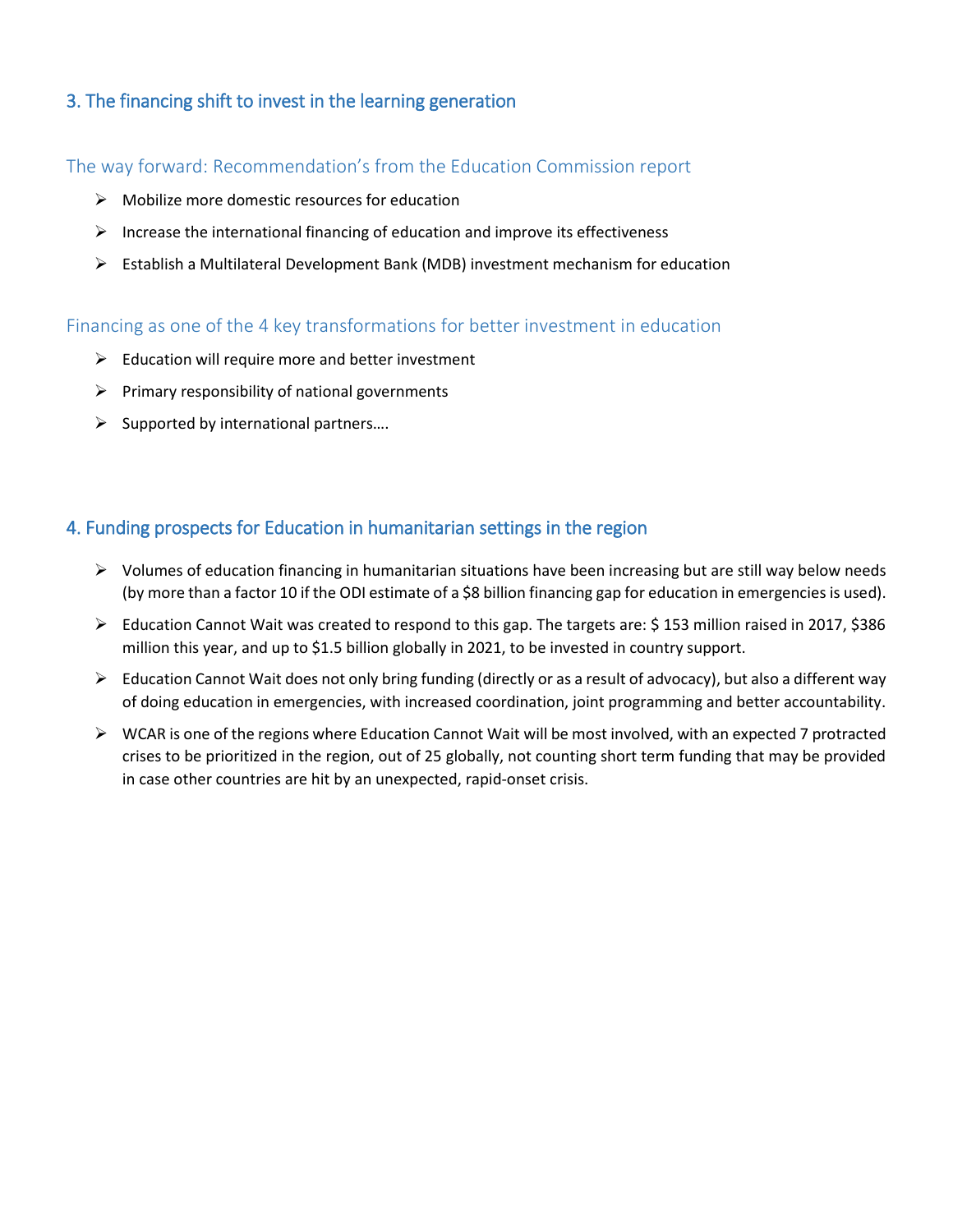### Increasing and improving domestic financing for education

Domestic resources remain the most important source for funding education. There must therefore be a clear commitment by governments to provide more and better funding, equitable financing commensurate with national educational priorities, needs, and capacities to advance the progressive realization of the right to education. In order to increase and improve domestic financing for education in particular, countries will need to:

- $\checkmark$  Increase public funding for education (diversifying or finding new sources of funding)
- $\checkmark$  Increase efficiency and accountability (existing resources need to be used more efficiently)
- $\checkmark$  Prioritize those most in need (resources allocated to education should be used in a more equitable and targeted manner)

### Increasing and improving external financing

The fulfilment of all commitments related to ODA is crucial, including the commitment by many developed countries to achieve the target of 0.7% of gross national income (GNI) for ODA to developing countries and 0.15% to 0.2% of GNI to least developed countries. An important use of international public finance, including ODA, is to catalyse additional resource mobilization from other sources, public and private.

- $\checkmark$  Reverse the decline in aid to education:
- $\checkmark$  Improve aid effectiveness through harmonization and better coordination:
- $\checkmark$  Improve the equity of external financing
- $\checkmark$  Promote South-South and triangular cooperation
- $\checkmark$  Scale up and strengthen existing multi-stakeholder partnerships

### Innovating, with a focus on partnership, transparency, equity and efficiency

Achieving this ambitious education agenda will require unlocking all potential resources to support the right to education, moving beyond 'business as usual' and sometimes doing more for less.

- $\checkmark$  Focus investments on equity inclusion and quality
- $\checkmark$  Orient private financing resources
- $\checkmark$  Challenge and expose misuse of resources
- $\checkmark$  Institute transparent monitoring and reporting

# **Financing Education in Emergencies**

"Conflict-affected countries, in particular, are spending around 3% of national income – below the global average of 4% and the recommended target of nearly 6%." "Adding to the problem, not only does the education sector have one of the lowest requests for resources in Humanitarian Response Plans, but it also receives a small share of what is requested – a double disadvantage." ([Interagency Network on Education in Em](http://www.ineesite.org/en/education-financing)ergencies - INEE)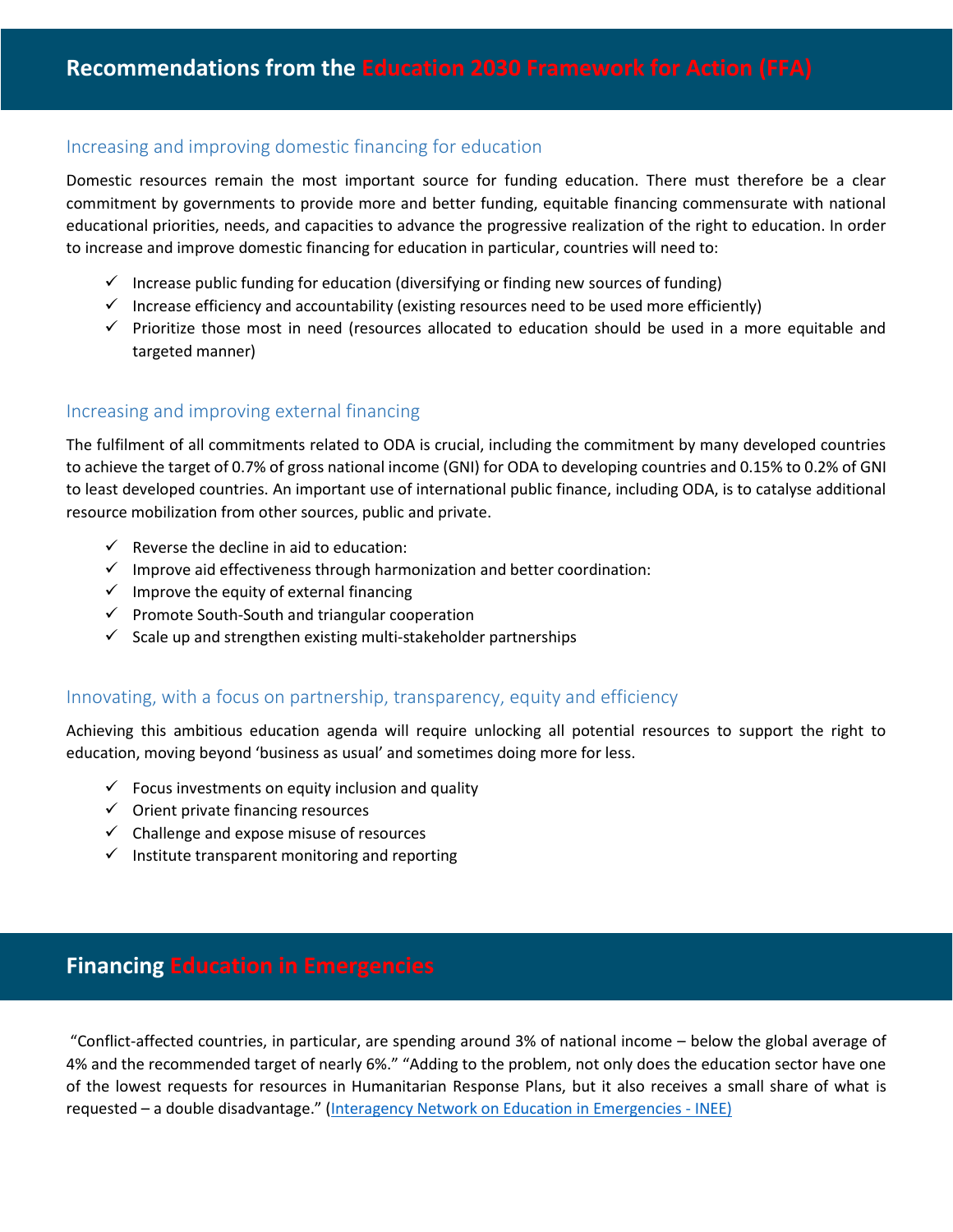After accounting for projected domestic spending, a minimum of US\$38 per child and US\$113 per adolescent annually is needed to ensure all children and adolescents in conflict-affected countries can go to school. This equates to a total funding gap of US\$2.3 billion; ten times what was given in humanitarian aid to education in 2014. The total annual financing gap between available domestic resources and the amount necessary to reach the new education targets is projected to average US\$39 billion between 2015 and 2030. [\(http://www.ineesite.org/en/education-in-emergencies\)](http://www.ineesite.org/en/education-in-emergencies)

"75 million school-aged children and youth are in desperate need of educational support, either in danger of, or already missing out on their education. (...) yet education appeals receive less than 2% of humanitarian funding." Education [cannot wait.](http://www.educationcannotwait.org/)

ODI: Investment for education in emergencies,

[https://www.usaid.gov/sites/default/files/documents/1865/Investment\\_Emergencies\\_Education.pdf](https://www.usaid.gov/sites/default/files/documents/1865/Investment_Emergencies_Education.pdf)

# **Recommendations from the Education Commission Report – "The learning generation: investing in education for a changing world"**

To achieve the Learning Generation, the Commission calls for a **Financing Compact** between developing countries and the international community, realized through four education transformations:

### **1. Performance - reform education systems to deliver results.**

To succeed, the first priority for any reform effort is to put in place the proven building blocks of delivery, strengthen the performance of the education system, and put results first.

### **2. Innovation - invest in new approaches and adapt to future needs.**

Successful education systems must develop new and creative approaches to achieving results, capitalizing on opportunities for innovation in who delivers education, where and how, in order to meet the education challenges ahead.

### **3. Inclusion - target efforts and resources at those at risk of not learning.**

Successful education systems must reach everyone, including the most disadvantaged and marginalized. While the first two transformations will help to ensure more effective learning systems, they will not close the learning gap unless leaders also take additional steps to include and support those at greatest risk of not learning – the poor, the discriminated against, girls, and those facing multiple disadvantages.

### **4. Finance - increase and improve financing for education.**

Successful education systems will require more and better investment. This investment must be based upon the primary responsibility of national governments to ensure that every child has access to quality education, free from pre-primary to secondary levels. It must be supported by the resources and leadership of international partners, prioritizing their investment in countries that demonstrate commitment to invest and reform.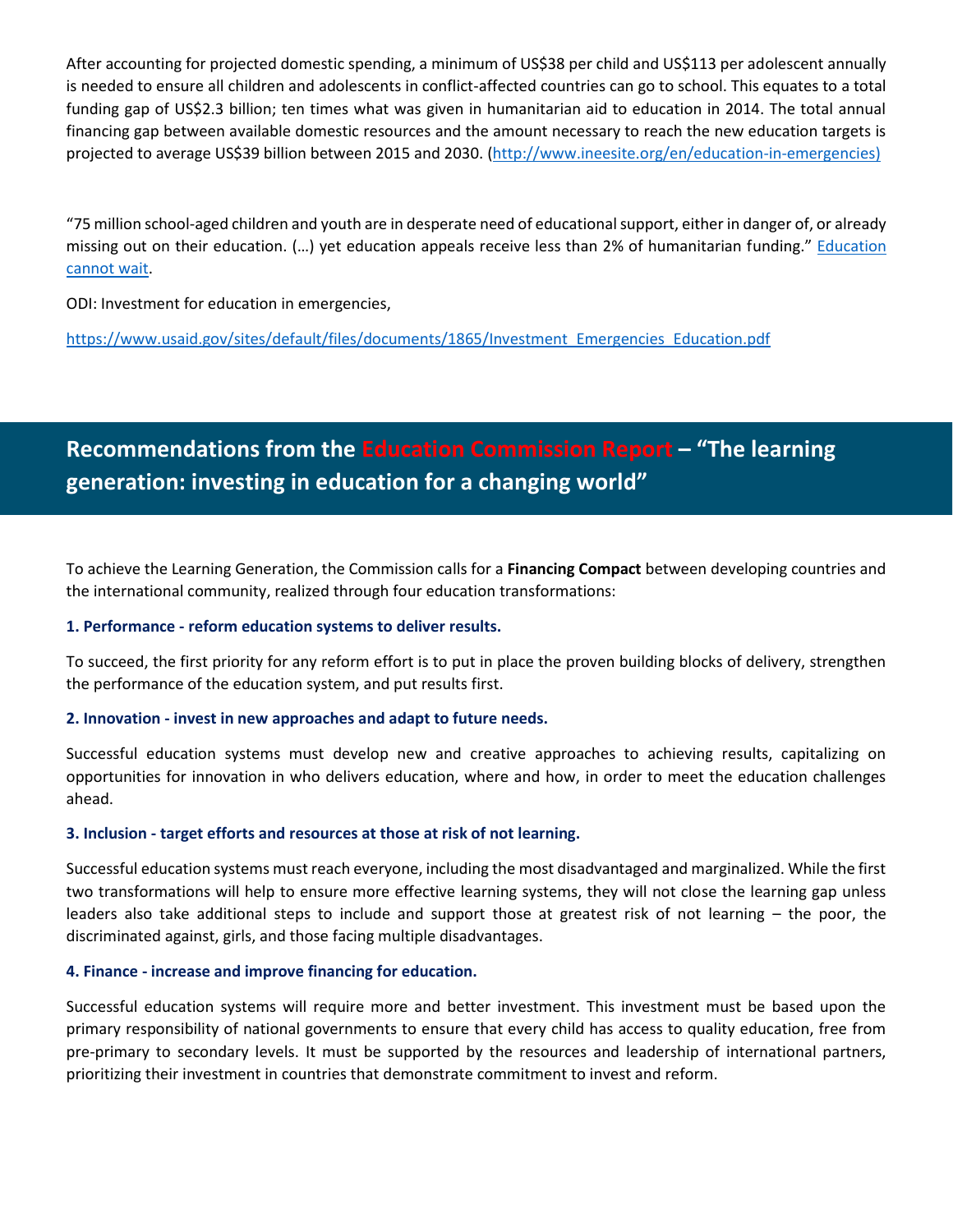# **Messages from the [Global Education Monitoring](http://gem-report-2017.unesco.org/favicon.ico) Report 2017/18**

- $\circ$  Calls for more spending are countered by calls for checks and balances to fight corruption. Education was more exposed to corruption risk than even construction in the European Union in 2009–2014.
- o Anti-corruption approaches emphasize deterrence, detection and investigation. Clear rules and regulations must be accompanied by stronger management capacity, independent audit institutions, open information systems and a facilitating environment for media oversight and involvement of non-governmental organizations.
- o Aid to education in 2015 was 4% below 2010 levels. The education share of total aid fell for six consecutive years, from 1% in 2009 to 6.9% in 2015.
- o Payment by results, a relatively new aid delivery modality, aims to help recipients pay closer attention to results and move towards a monitoring and evaluation culture.
- o There is little indication that accountability dynamics are changing for governments whose need for aid to build robust institutions remains strong. Questions arise about the accountability of donors using results-based aid to shift risk onto aid recipients little prepared to bear it.
- o New estimates put the share of **education expenditure borne by households** at 18% in high income, 25% in middle income and 33% in low-income countries.
- o **National education accounts** can reveal the amount that households are contributing. But education should learn from the rollout of national health accounts, now used in 112 countries, which took decades of development.

# **Key messages from CONFEMEN Education Financing Conference**

Domestic resources and innovative mechanisms

- o Develop innovative mechanisms to mobilize additional public resources.
- $\circ$  Mobilize more private resources (businesses, solidarity actions and household participation)
- o Imagine mixed mechanisms to mobilize more domestic resources (private or public)
- o Draw lessons from other sectors (health, agriculture)
- o Engage communities

External resources and innovative funding

- o Develop innovative mechanisms for mobilizing external resources
- o Improve the disbursements of external resources
- o Engage local authorities

Better targeted funding and relevance of budgets allocated to education

 $\circ$  Develop exchange platforms on the intra-sectoral distribution of funds allocated to education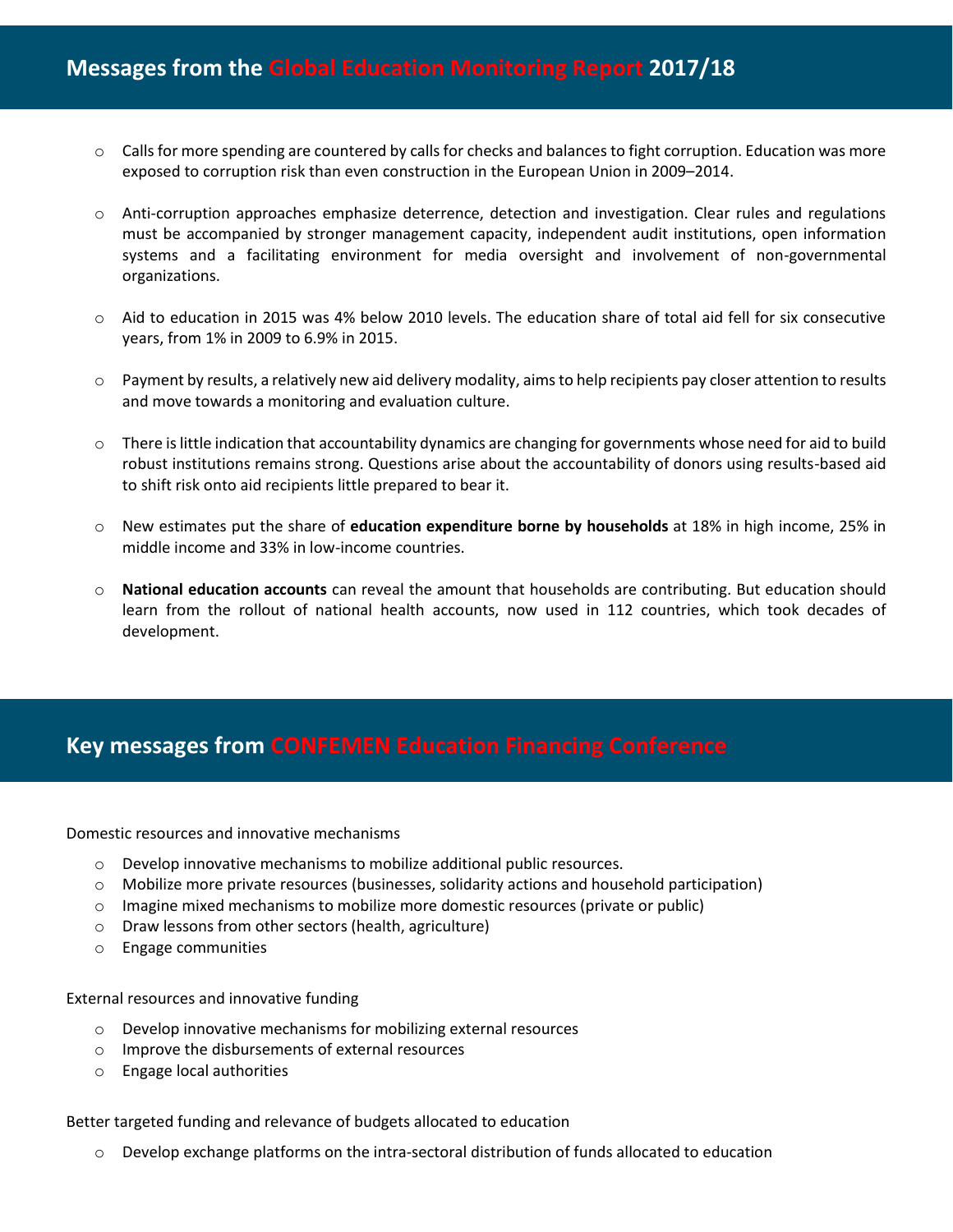- o Draw on innovative targeting experiences in pre-school, primary, secondary, vocational or higher education
- $\circ$  Identify the constraints in the implementation of allocated budgets and develop strategies to address them
- $\circ$  Develop innovations in the budget execution procedures to improve budget execution

Th[e Rabat Declaration](http://www.confemen.org/wp-content/uploads/2018/01/APPEL-DE-RABAT-_finale_20122017.pdf) contains 17 recommendations aiming at further mobilizing the required financial resources to achieve SDG4

# **Key Facts & Figures**

Evidence continues to demonstrate that Education is key for sustaining socio-economic development, which is critical in West and Central Africa where socio economic-indicators stand below global averages and public funding for the sector faces significant shortages while needs are constantly increasing in order to close the gaps in terms of equitable access and relevant learning outcomes. The situation is all the more critical in humanitarian settings where aid for education remains underfunded.

- $\circ$  It costs an estimated \$54 billion annually to provide basic education to all children in 46 low and middle-income countries. Current government spending amounts to about \$25 billion and donor aid to an additional \$3 billion annually, leaving a \$26 billion gap. (Brookings Institution: [Seven facts about global education financing\)](https://www.brookings.edu/blog/education-plus-development/2014/02/20/seven-facts-about-global-education-financing/)
- $\circ$  Worldwide, it is estimated that an additional US\$39 billion is needed to fill the annual external financing gap and provide quality pre-primary, primary and secondary education to all children by 2030. It costs only US\$1.25 per day to educate a child in a developing country. [\(GPE\)](https://www.globalpartnership.org/funding)
- o The Africa region devotes 5.0 percent of total GDP of about \$1.5 trillion to public education expenditure, which is the second highest percentage after North America with a total \$32 trillion GDP per capita and Europe at 5 percent with a total \$24 trillion GDP per capita.
- o African countries have allocated the largest share of government expenditure to education at 18.4 percent, followed by East Asia and the Pacific at 17.5; South and West Asia allocated only 12.6 percent.



#### **Government expenditure on education in West and Central African countries:**

Most recent data used | Source: UIS UNESCO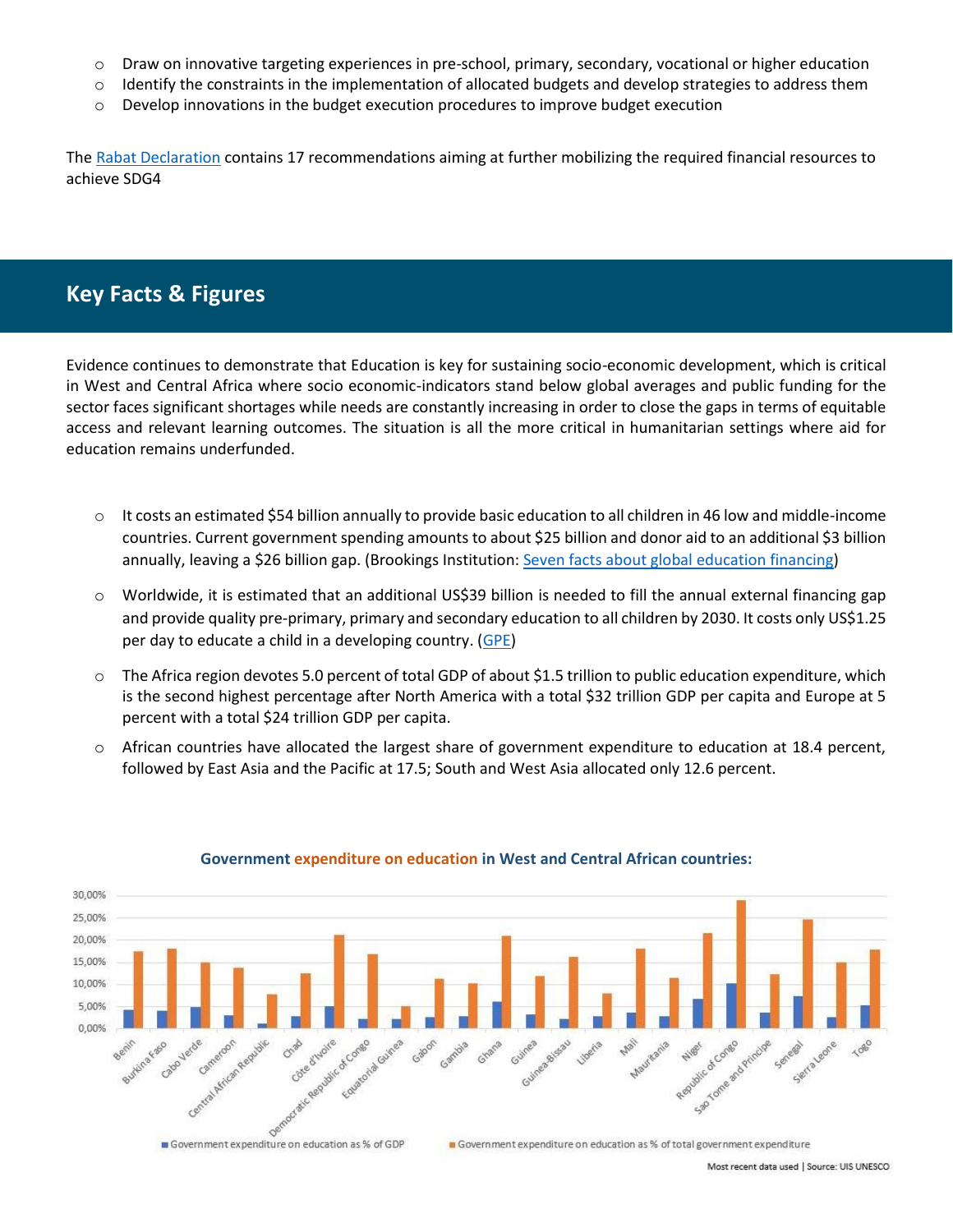- o International donors, on average, finance nearly 6 percent of the education resources of African countries. The total amount of ODA committed to Africa's education sector was \$2.6 billion in 2008, reported the OECD Development Assistance Committee (DAC). ODA for education as a ratio of total public expenditure on education varies a lot between African countries and is not strictly related to the income level of the country: e.g. education systems in Guinea, Rwanda, Mali and Zambia, despite being richer countries, are more dependent on ODA that many lower income countries (see below).
- o The largest proportion of private funding for education in Africa is generated from individual households. **Households contribute about 25 percent of the total national education expenditure**, according to UNESCO figures from 16 countries with available data.

As a national priority, many African countries devote a significant amount of their budget to Education, though small GDPs and poor planning mean that money is either never allocated or too little to begin with. In many low-income countries, household spending is greater than government spending on education. Furthermore, equity of spending in in African countries also requires improvement. For example, funding for tertiary education often benefits the richest.